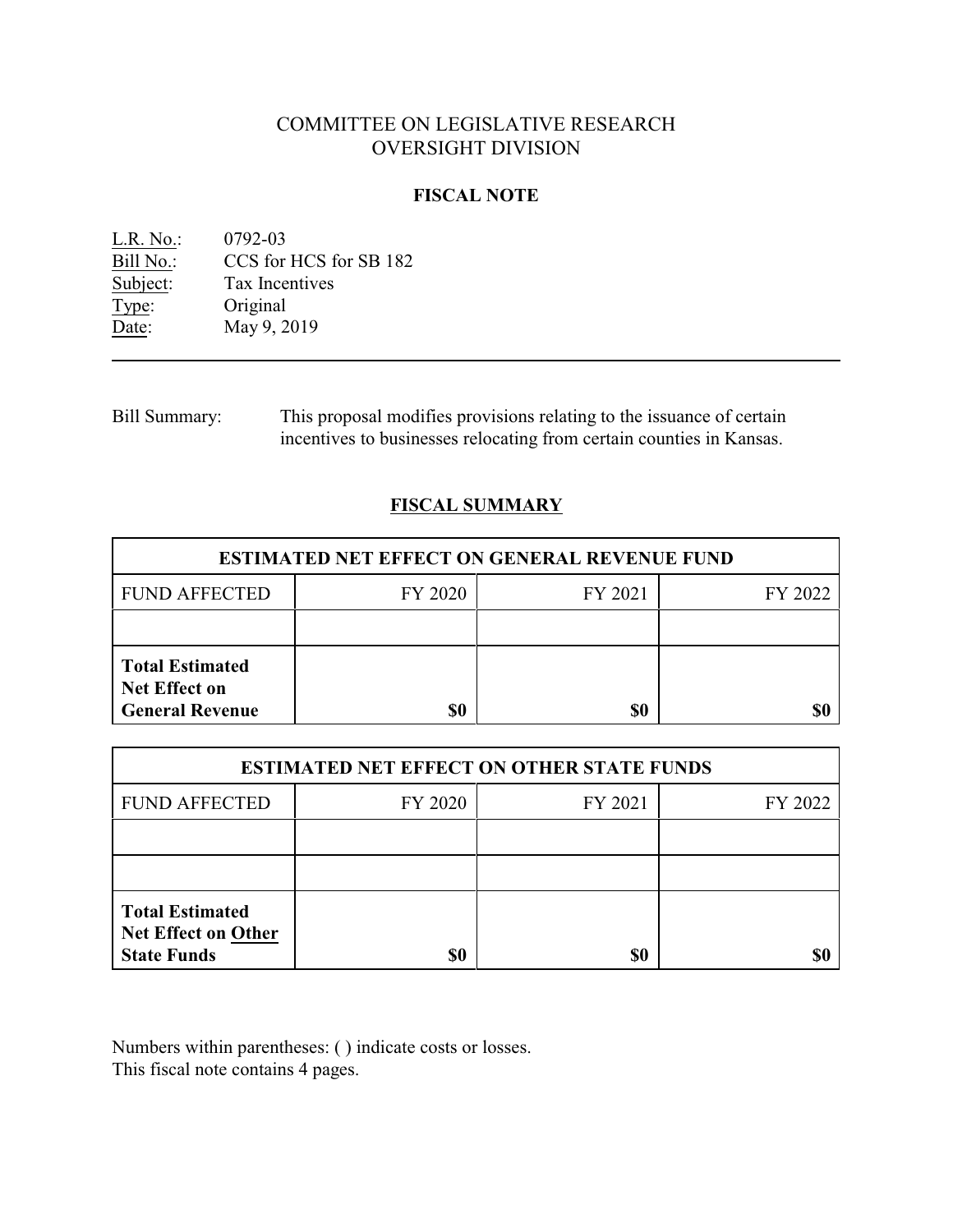L.R. No. 0792-03 Bill No. CCS for HCS for SB 182 Page 2 of 4 May 9, 2019

| <b>ESTIMATED NET EFFECT ON FEDERAL FUNDS</b>                               |         |         |         |  |
|----------------------------------------------------------------------------|---------|---------|---------|--|
| <b>FUND AFFECTED</b>                                                       | FY 2020 | FY 2021 | FY 2022 |  |
|                                                                            |         |         |         |  |
|                                                                            |         |         |         |  |
| <b>Total Estimated</b><br><b>Net Effect on All</b><br><b>Federal Funds</b> | \$0     | \$0     |         |  |

| <b>ESTIMATED NET EFFECT ON FULL TIME EQUIVALENT (FTE)</b>    |         |         |         |  |
|--------------------------------------------------------------|---------|---------|---------|--|
| <b>FUND AFFECTED</b>                                         | FY 2020 | FY 2021 | FY 2022 |  |
|                                                              |         |         |         |  |
|                                                              |         |         |         |  |
| <b>Total Estimated</b><br><b>Net Effect on</b><br><b>FTE</b> |         |         |         |  |

 $\Box$  Estimated Net Effect (expenditures or reduced revenues) expected to exceed \$100,000 in any of the three fiscal years after implementation of the act.

| <b>ESTIMATED NET EFFECT ON LOCAL FUNDS</b> |         |         |         |
|--------------------------------------------|---------|---------|---------|
| FUND AFFECTED                              | FY 2020 | FY 2021 | FY 2022 |
| Local Government                           | \$0     | \$0     |         |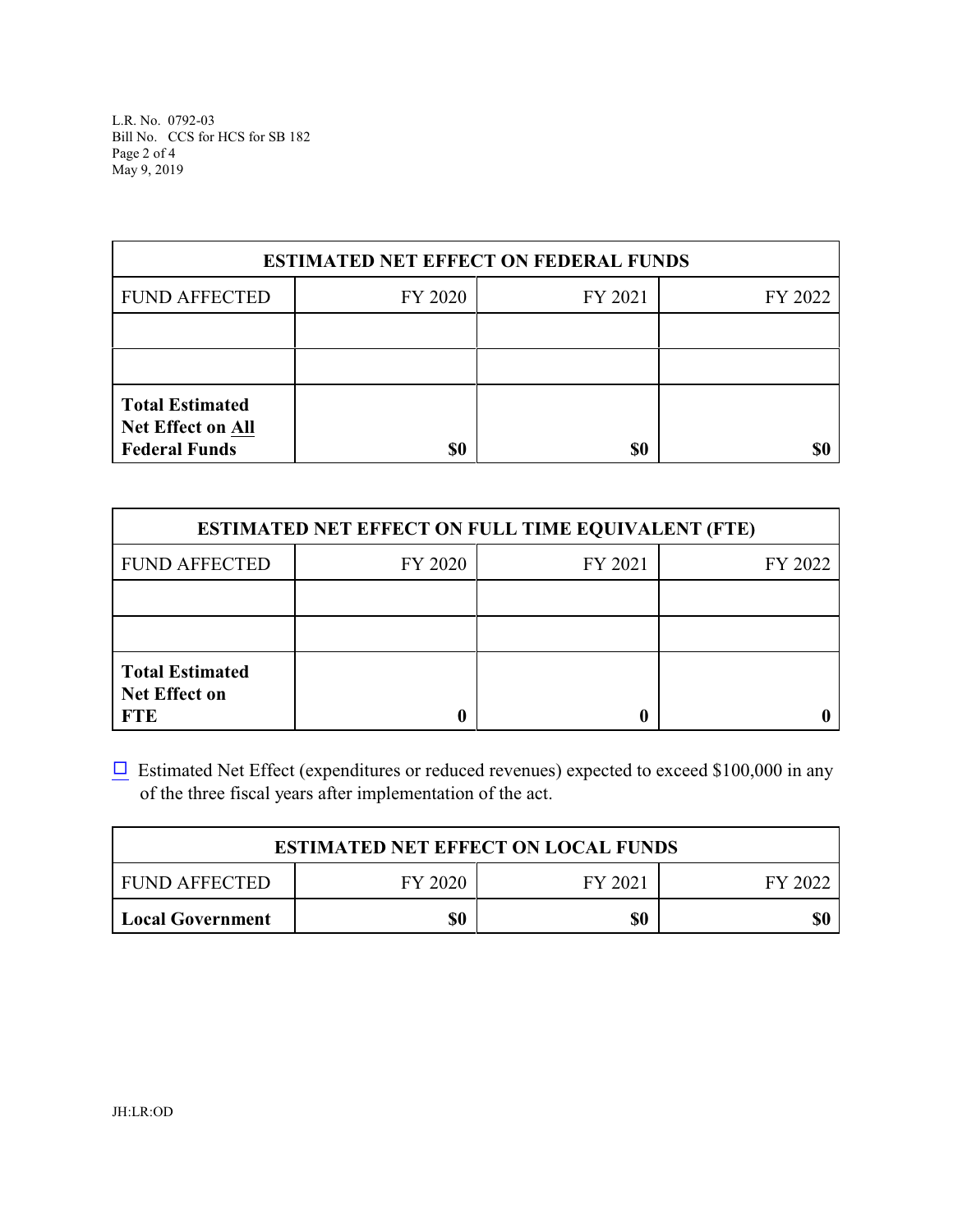L.R. No. 0792-03 Bill No. CCS for HCS for SB 182 Page 3 of 4 May 9, 2019

# **FISCAL ANALYSIS**

### ASSUMPTION

#### §135.1670 Prohibition on Border Incentives

In response to the previous version, officials at the **Office of Administration Division of Budget and Planning** (**B&P**) assumed this proposal extends the prohibition against the Department of Economic Development (DED) from issuing tax credits for the BUILD Program, New and Expanding Business Facility Program, the Urban Enterprise Loan Program, and the MO Works Program to businesses relocating from a Kansas border county to a Missouri border county, if the State of Kansas enacts similar prohibitions. If Kansas does not enact similar prohibitions, then DED will continue to issue tax credits to qualifying businesses in bordering counties. To the extent Missouri does or does not issue tax credits for these programs, General and Total State Revenues could be impacted.

In response to the previous version, officials at the **Department of Economic Development (DED)** and its Divisions anticipated no fiscal impact as a result of the proposal.

**DED** stated to their knowledge Kansas has not adopted such a policy.

In response to the previous version of this proposal, officials at the **Department of Revenue** assumed there was no fiscal impact from this proposal.

**Oversight** notes this proposal extends the prohibition on issuing tax credits to businesses that cross the Kansas/Missouri border, if the state of Kansas has enacted similar legislation. Oversight will show no fiscal impact to this proposal based on the B&P and DED responses.

**Oversight** contacted the Kansas Department of Commerce that confirmed they have not enacted any legislation to prohibit the provision of economic incentives to move jobs from Missouri to Kansas border counties and they are definitely providing economic incentives for jobs that may move across the border including through the PEAK Program (Promoting Employment Across Kansas).

**Oversight** reconfirmed on May 9, 2019, that Kansas has not enacted any legislation to prohibit the economic incentives going to companies crossing the border.